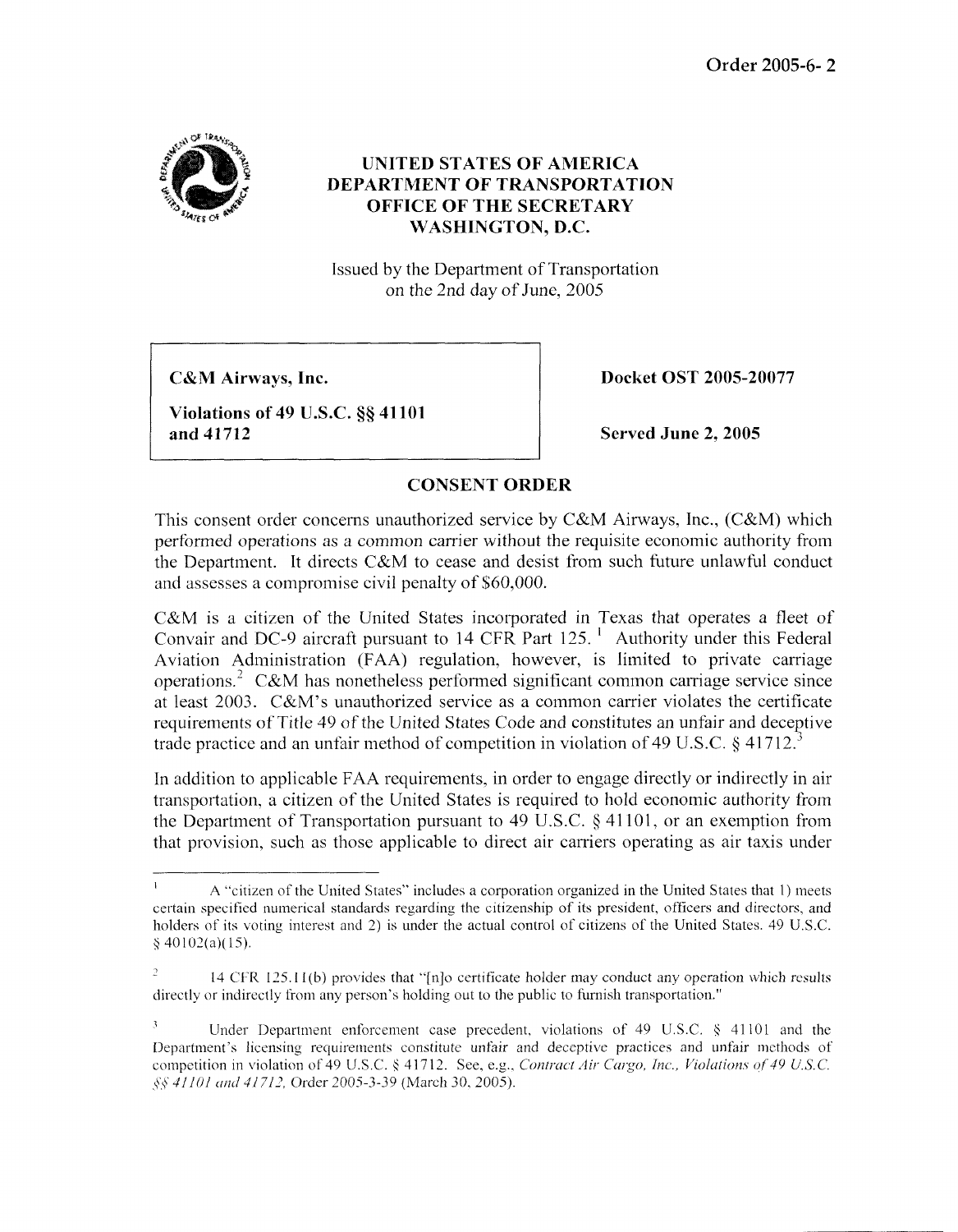14 CFR Part 298 and indirect air carriers functioning as air freight forwarders under 14 CFR Part 296. "Air transportation" includes the transportation of passengers or property by aircraft as a common carrier for Compensation between two places in the United States or between a place in the United States and a place outside of the United States.<sup>4</sup> Common carriage, in the context of air service, consists of the provision or holding out of air transportation to the public for compensation or hire.<sup>5</sup> From the standpoint of the requirements of section 41101, the holding out of service, as well as the actual operation of air service, constitutes "engaging" in air transportation.<sup>6</sup>

C&M operates a fleet of Convair and DC-9 aircraft. Since at least April 2003, C&M provided air cargo service to a significant number of different companies. Although C&M argues that it has not engaged in air transportation, the number of ultimate customers that it served far exceeded any reasonable interpretation of the boundaries of private carriage for hire, including that enunciated nearly 30 years ago by the Civil Aeronautics Board (CAB), which held jurisdiction over aviation licensing matters prior to the Department.<sup> $7$ </sup>

Although C&M avers that it ncither directly nor indirectly solicited business, a substantial number of C&M's operations were pursuant to contracts for it to perform sub-service for at least two duly licensed air carriers. Performing sub-service for common carriers is a text-book example of indirectly holding out to the public.<sup>8</sup> Moreover, even assuming that

4 49 U.S.C.  $\frac{8}{5}$  40102(a)(5), (a)(23), and (a)(25).

<sup>5</sup>*See, e* g , *IVool\q* **1** *Aafiunal Trmr Stifety Bd,* 993 F 2d 516 *(5"'* Cir 1993), *SpoytsJcjt, LLC, Fiolations of 49 U.S.C.*  $\frac{6}{5}$  *41101 and 41712, Order 2003-12-23 (Dec. 29, 2003).* 

<sup>6</sup>Prior to 1994, when Title 49 of the United States Code was recodified and simplified, 49 U.S.C. **h** 4 1 101 stated that no carrier could "engage" in air transportation without appropriate authority Although the wording of section 41 101 now states that what is prohibited is "providing" air transportation without authority, Congress made clear when it recodified Title 49 that in doing so it did not intend any substantive change to the statute. Act of July 5, 1994, Pub. L. 103-272, § 6(a), 108 Stat. 745, 1378.

**In** what it termed "a close one," the CAB held as private certain air service operations by Part 125 operators Zantop International Airlines and Air Traffic Service Corporation that involved transporting cargo pursuant to contracts with the three major American automobile manufacturers, plus a *de minimus* level of non-automotive related traffic. Automotive Cargo Investigation, 70 C.A.B. 1540, 1554 (1976). In addition, we note that the CAB'S decision in this case appeared predicated substantially on the tact that, at the time, duly licensed common carriers had "no meaningful capability" to provide service equivalent to the Big Three. *Id.* at 1553. Today, by contrast, the Office of Aviation Enforcement and Proceedings has evidence that, in the market C&M serves, there are duly licensed common carriers with the capability to provide air transportation service equivalent to that which  $C\&M$  provides. However, a major reason such lawtul common carriers inay not appear willing or able to provide such service **is** the difficulty that these carriers face in competing on price with unlicensed carriers that have lower regulatory compliance costs. *7* 

<sup>8</sup> A non-common carrier may not perform common carriage operations that result from the marketing efforts of a third party, such as another air carrier or an air charter broker, agent, or affiliated (Aug. 12. 2004); *AGS Partnership, Violations of 49 U.S.C. §§ 41101 and 41712, Order 2004-2-7* (Feb. 9, 2004). company. See, e.g., *Ameristar Airways, Violations of 49 U.S.C. §§ 41101 and 41712, Order 2004-8-9* 

Seventeen years ago,  $C&M$  apparently obtained business through a related certificated air carrier, Century Airlines (Century), a situation that a National Transportation Safety Board (NTSB) administrative law judge found not to constitute common carriage because he determined that Century, notwithstanding its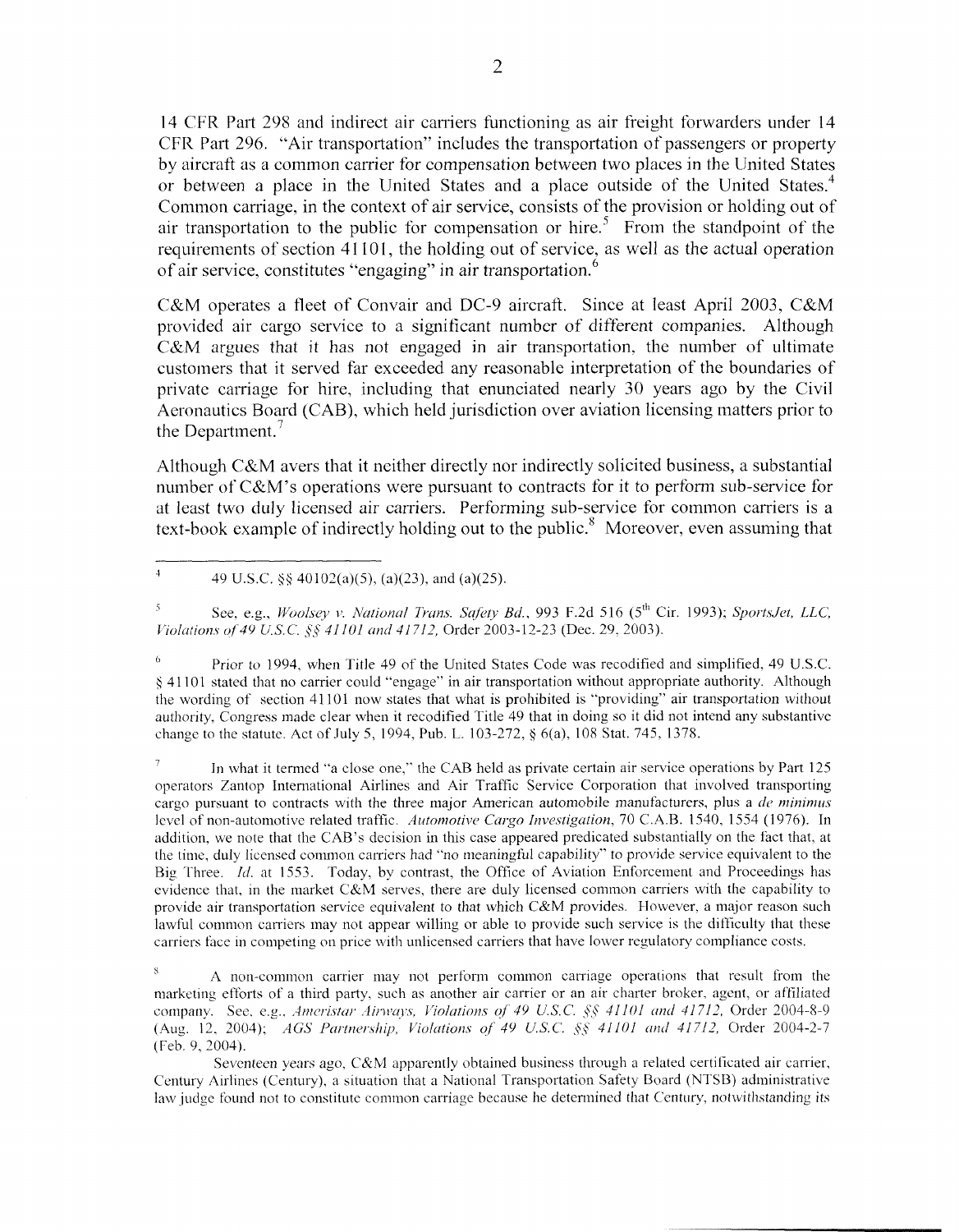the carrier did not actively solicit business, its operations involved the provision of air transportation to a large number of diverse entities and, by doing so, it engaged in a course of conduct that evinced a willingness to provide air transportation to the public, thereby constituting an unlawful holding out of common carriage via its reputation thereby constituting an unlawful holding out of common carriage via its reputation.

In mitigation, C&M states that it did not intend to violate the Department's licensing requirements and that at all times in this matter it has cooperated fully with the Enforcement Office. C&M further states that it has worked with the Department to ensure that its future operations do not violate the Department's licensing requirements.

The Office of Aviation Enforcement and Proceedings views seriously C&M's violations of the Department's licensing requirements. We have carefitlly considered the facts of this case and continue to believe enforcement action is necessary. C&M, in order to avoid litigation and without admitting or denying the alleged violations, agrees to the issuance of this order to cease and desist from future violations of 49 U.S.C. *\$5* 41101 and 4 17 12 by engaging in common carriage directly or indirectly, and to an assessment of \$60,000 in compromise of potential civil penalties. Of this amount, \$30,000 shall be paid under the terms described below. The remaining \$30,000 shall be suspended for one year after the issuance of the order and then forgiven unless C&M violates this order's cease and desist or payment provisions, in which case the entire unpaid amount shall become due and payable immediately and C&M may be subject to additional enforcement action. This compromise assessment is appropriate in view of the nature and extent of the violations in question and serves the public interest. This settlement, moreover, represents a deterrent to future air transportation operations without appropriate economic authority by C&M, as well as other similarly situated companies.

This order is issued under the authority contained in 49 CFR 1.57a and 14 CFR 385.15.

## ACCORDINGLY,

I. order as being in the public interest; Based on the above discussion, we approve this settlement and the provisions of the

status as a lawful common carrier, was, as a factual matter, engaging only in private carriage since it had limited its operations to serving only a small number of automotive customers. *Administrator v. C & M* ., *ZPK., dMu Amz(dil1u Ail- .4.woc,icrtcs,* N.T.S.B. Order No. EA-2742 (June 1988). We note that this decision is not binding on the Department here. However, even if it were binding, the *Armadillo* decision is inapposite here, since in the instant case neither of the common carriers for whom C&M performed subservice limits its traffic to a very small number of customers. In addition, we note that the NTSB law judge in *Armadillo* looked exclusively to the CAB's holding in *Automotive Cargo Investigation* for guidance on the proper demarcation between private and common carriage and that this holding was narrowly circumscribed based largely on the inability thirty years ago of the then-existing common carriers to perform equivalent service. This condition has long since changed. See *supra* note 7.

A holding out of common carriage occurs when a carrier engages in a course of conduct such that it gains a reputation for having a willingness to serve the public. See, e.g.,  $Woolsey$ , 993 F.2d at 524 n.24; *Premier Aircraft Management Violations of 49 U.S.C. §§ 41301, 41703, and 41712 and 14 CFR Part 375,* Order 2004-5-11 (May 13, 2004); *Intercontinental, U.S., Inc., Enforcement Proceeding*, 41 C.A.B. 583, 601 (1965)  $\mathbf Q$